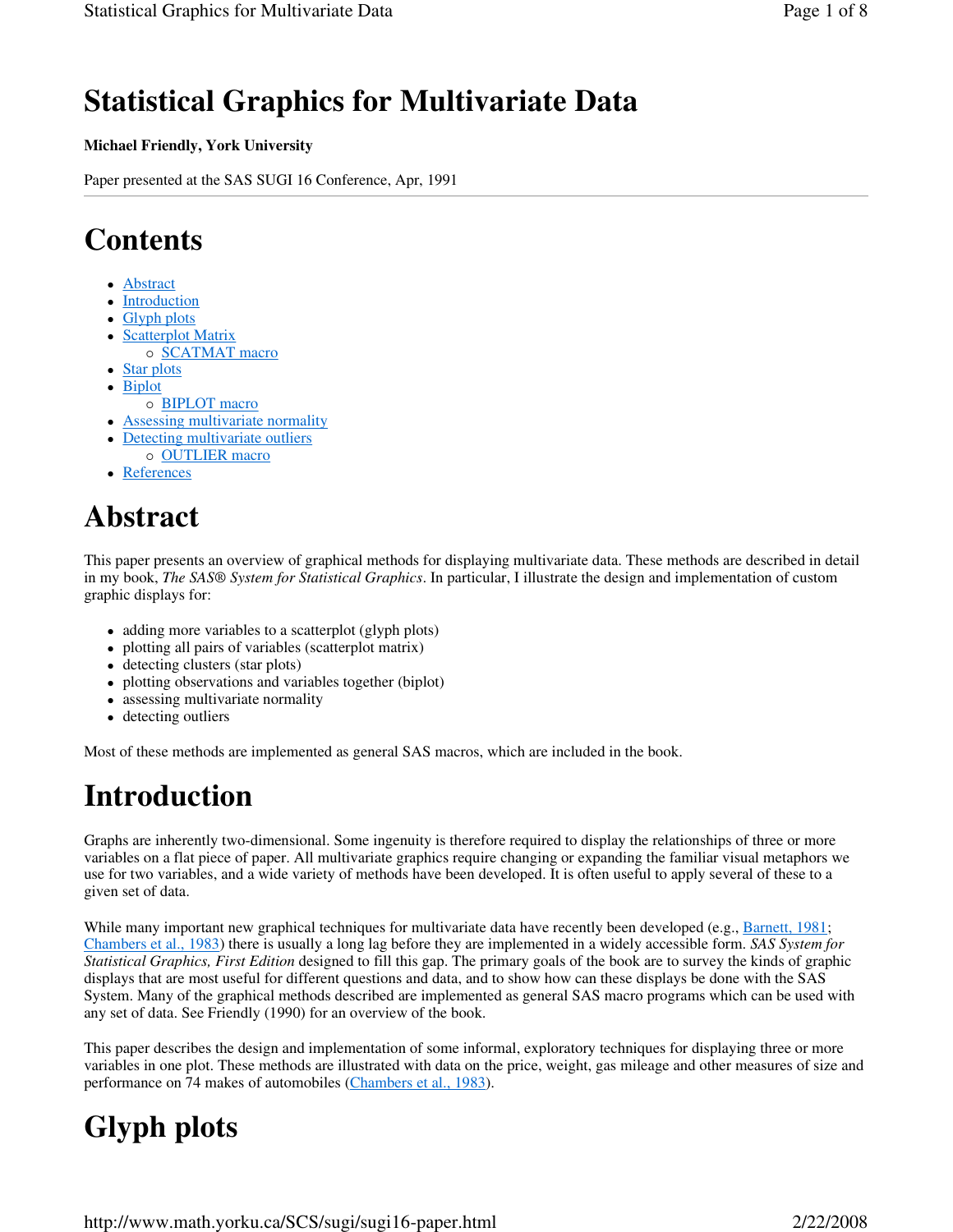The simplest extension of the ordinary scatterplot involves choosing two primary variables for a scatterplot, and representing additional variables in a *glyph* symbol used to plot each observation. The additional variables can be represented by properties such as size, color, shape, length and direction of lines.

The Annotate facility provides a relatively easy way to design your own glyph symbols. The example described in this section, inspired by Nicholson & Littlefield (1983), uses a *ray glyph* --a whisker line whose length, angle, and color vary--to display two quantitative variables and one categorical variable in addition to the two front variables of an  $(x, y)$  plot.

The plot, shown in Figure 1, displays the relationship between WEIGHT and PRICE of automobiles in the foreground variables. As indicated in the inset variable key, the length of the whisker line from each point is proportional to gas mileage, MPG, while the angle from the horizontal is proportional to ratings of REPAIR record. The region of origin of each automobile model is coded by both the shape of the marker and the color of the symbol. (The effect of color unfortunately is lost in a monochrome display.)

Figure 1 shows gas mileage decreases (shorter rays) as WEIGHT and PRICE increase; low weight cars also tend to have better REPAIR records (larger ray angle).



Figure 1: Glyph plot of Auto data

The glyph symbol is constructed in the following steps:

The REPAIR and MPG variables are first scaled to  $(0, 1)$  using the minimum and maximum values from a PROC MEANS output data set. The scaled repair record variable, P2, determines the ANGLE, which is allowed to go from 0 to 180°. The maximum ray length was set at 500 data units, a value determined by trial and error. The foreground variables, WEIGHT and PRICE determine the Annotate variables X and Y for a MOVE operation, and the conversion of ray length  $(500 * P1)$  and angle from polar to rectangular coordinates determines X and Y for the DRAW operation.

```
proc means data=auto min max ;
  var mpg repair;
```

```
 max=mpgmax repmax; 
data glyph; 
    set auto; 
    length color function $8 ; 
    if _n_=1 then set range; 
   xsys='2'; ysys='2'; /* Scale glyph variables to (0,1) */ 
   p1 = (mpq - mpgmin) / (mpgmax - mpgmin);p2 = (repair - repmin) / (repmax - repmin);x = price; y = weight; x_to_y = 4; function = 'MOVE'; output; 
   angle = 180 * p2 * arcos(-1)/180;
   x = x + 700* \text{ p1} * \cos(\text{angle}) * x \text{ to } y;y = y + 700* \text{ p1} * \sin(\text{angle}); select; 
       when (origin ='A') color = 'RED'; 
when (origin ='E') color = 'GREEN';
 when (origin ='J') color = 'BLUE'; 
    end; 
    function = 'DRAW'; output;
```
## **Scatterplot Matrix**

Glyph plots are useful for 3-5 variables, but they do not generalize easily to an arbitrary number of variables. Figure  $2$  is an example of a *scatterplot matrix* , a technique which can be use for any number of variables. It shows the relations among the variables PRICE, WEIGHT, MPG, and REPAIR in the AUTO data, with the region of origin determining the plotting symbol. In this plot we can see:

moderately strong (negative) correlations between MPG and both PRICE and WEIGHT.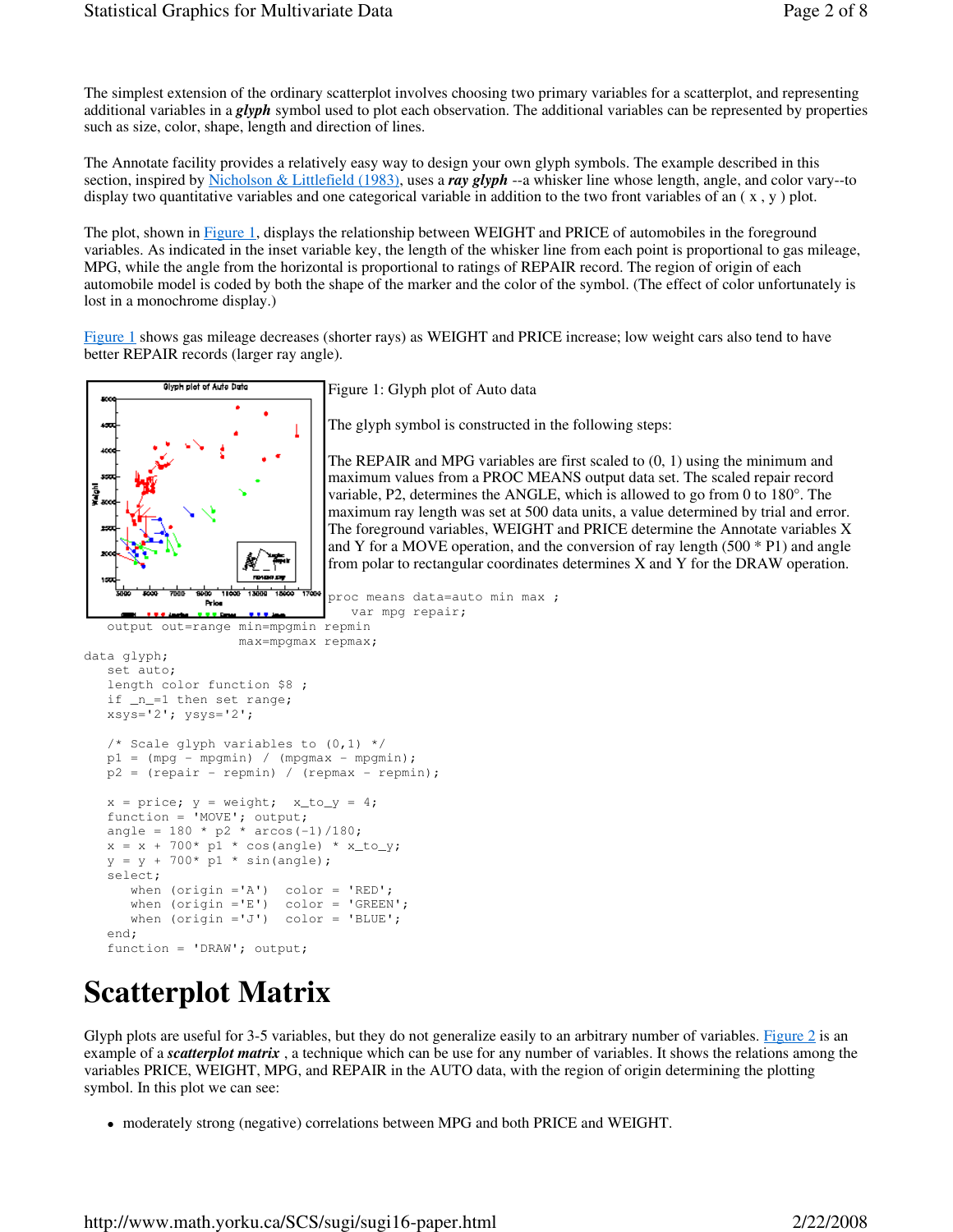- High mileage cars also tend to have better REPAIR records and are mostly Japanese.
- A positive relation between PRICE and WEIGHT for all three regions of origin, with US models generally heavier.
- The relationship between PRICE and REPAIR record is complex, and possibly nonlinear.

| বর্ততা<br>price<br>2,291 | ۰<br>B                        | ۰                         | ۰<br>n, t              |
|--------------------------|-------------------------------|---------------------------|------------------------|
| ۰<br>E B                 | 4.24<br>weight<br>1.76        | ă                         | ø                      |
| ≖                        | ₩<br>$\overline{\phantom{a}}$ | $\overline{10}$<br>repair | ĸ<br>$\overline{a}$    |
| o                        | o                             | O                         | $\overline{41}$<br>mpg |

Figure 2: Scatterplot matrix for AUTO data. US models: circles, European models: squares, Japanese models: stars.

## **SCATMAT macro**

The scatterplot matrix is implemented as a SAS macro, SCATMAT, which constructs the plot for any number of variables.

For p variables, x sub  $1, \ldots, x$  sub p, the scatterplot matrix is a p x p array in which the cell in row i, column j contains the plot of x sub i against x sub j. The diagonal cells are used for the variable names and scale markings. In the SAS macro language, this can be done with two nested %DO loops. which call PROC GPLOT for each pair of variables. The set of p times p plots is then displayed with a PROC GREPLAY step, which is also constructed by the SCATMAT macro.

The SCATMAT macro also allows a class or grouping variable in the data set to be used to determine the shape and color of the plotting symbol. The parameters and default values for the SCATMAT macro are shown below.

```
%macro SCATMAT( 
    data =_LAST_, /* data set plotted */<br>var =_NUMERIC_, /* variables plotted */
                          /* variables plotted */
     group=, /* grouping variable */ 
    symbols = %str(- + : $ = X _ Y, colors=BLACK RED GREEN BLUE BROWN 
            YELLOW ORANGE PURPLE, 
     gout=GSEG);
```
The plot in Figure 2 is produced using the SCATMAT macro as shown below. Region of origin is used to define the plotting symbol.

```
%scatmat(data=auto, 
          var=price weight repair mpg, 
          symbols=+ SQUARE STAR, 
          colors=RED GREEN BLUE, 
          group=origin );
```
# **Star plots**

Star plots (Chambers, et al., 1983, pp. 158-162) are a useful way to display multivariate observations with an arbitrary number of variables. Each observation is represented as a star-shaped figure with one ray for each variable. For a given observation, the length of each ray is made proportional to the size of that variable. Star plots differ from glyph plots in that all variables are used to construct the plotted star figure; there is no separation into foreground and background variables. Instead, the starshaped figures are usually arranged in a rectangular array on the page. It is somewhat easier to see patterns in the data if the observations are arranged in some non-arbitrary order, and if the variables are assigned to the rays of the star in some meaningful order. Figure 3 shows a star plot of the 12 numeric variables in the automobiles data. These 12 variables are arranged around the perimeter as shown in the variable assignment key in Figure 4.



http://www.math.yorku.ca/SCS/sugi/sugi16-paper.html 2/22/2008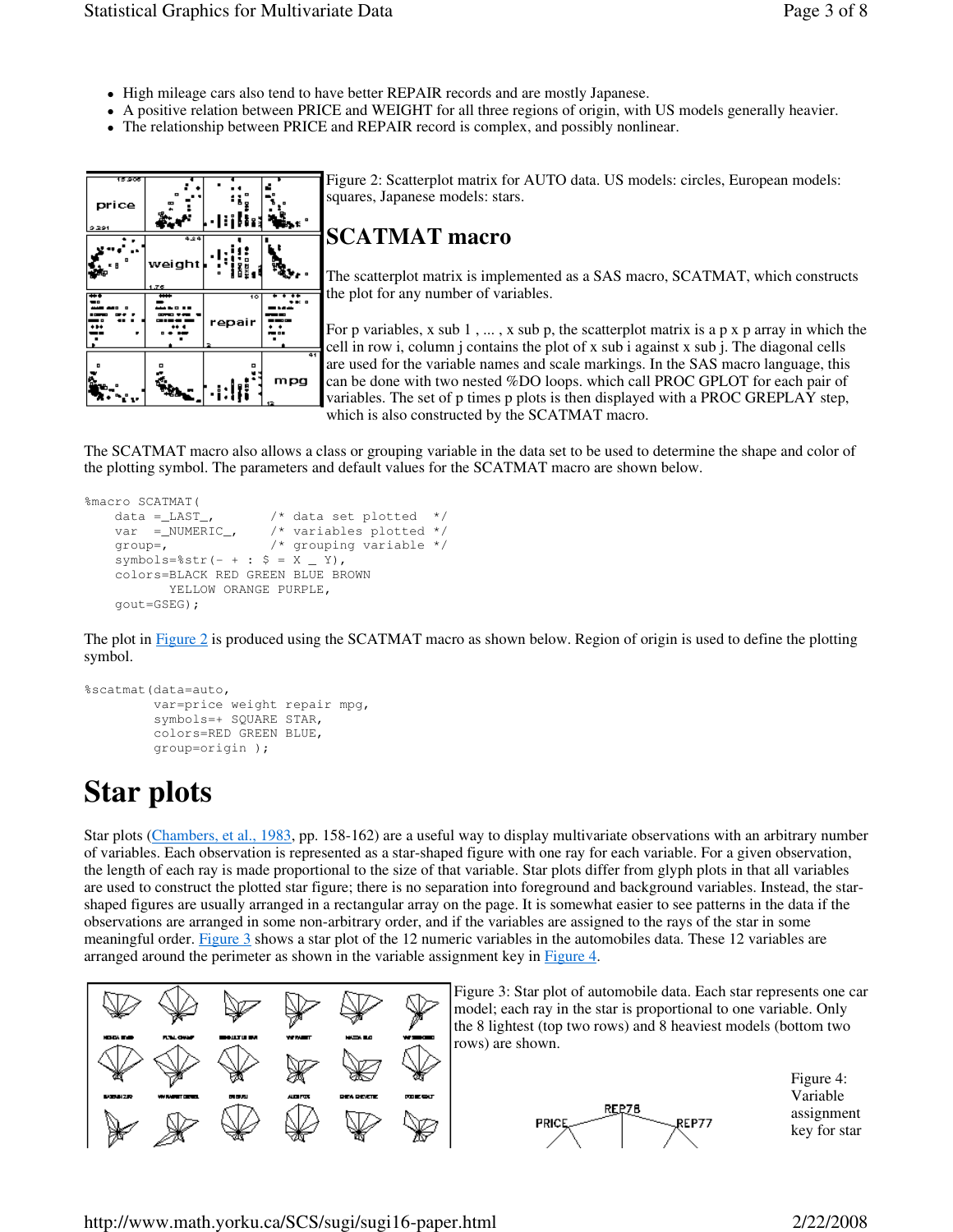plot. The

variables at the sides and bottom are related to size; the others relate to price and performance.

The star plot is constructed using the Annotate facility with PROC GSLIDE. To make this procedure general, it has been written as a SAS macro program, STARS, which takes the following parameters:

```
%macro STARS(<br>data=_LAST_,
                 4 Data set plotted */
    var=_NUMERIC_, /* Variables, as ordered */ 
\frac{1}{x} around the star \frac{1}{x} id=, /* Observation identifier */ 
 minray=.1, /* Minimum ray length 0-1 */ 
 across=5, /* stars across a page */ 
down=6 ); \frac{1}{2} \frac{1}{2} \frac{1}{2} stars down a page \frac{1}{2}
```
The star plot is most useful when all of the variables have their scales aligned in the same direction so that increasing values have a similar meaning for all variables. For the AUTO data, this means that large values of a variable should reflect a "better" car and appear as long rays. To do this, the sign of PRICE, TURN, and GRATIO were changed before using STARS by this DATA step:

```
proc sort; 
   by weight;
data autot; 
    set auto; 
 price = -price; /* make large values */ 
 turn = -turn; /* represent 'good' cars*/ 
     gratio= -gratio; 
    if _n <= 8 or _n < 66-8;
```
Then, STARS was invoked by the following program lines to produce Figure 3 and Figure 4.

```
%stars(data=autot, 
   vars= gratio turn rep77 rep78 price mpg 
        hroom rseat trunk weight length displa, 
   id=model,minray=.1);
```
The dominant pattern in Figure 3 is that the star symbols in the top rows have long rays on the top (good price and performance) and short rays on the bottom (small in size variables), but the reverse is generally true for the heaviest models in the bottom rows.

Note that in the star plot we tend to see the configural properties of the collection of variables represented for each observation, and that this perception is affected by the ordering of variables around the perimeter and by the arrangement of stars on the page. Other arrangements might lead to noticing other features of the data, so it might be useful to try several alternatives.

## **Biplot**

Scatterplot matrices, glyphs, and stars, all focus attention on the observations and portray the relations among the variables only implicitly. The biplot, proposed by Gabriel (1971; 1981), displays the observations and variables in the same plot, in a way that depicts their joint relationships.

The biplot is based on the idea that any data matrix,  $Y(n \times p)$ , can be represented approximately in d dimensions (d is usually 2 or 3) as the product of a two matrices,  $A$  ( $n \times d$ ), and  $B$  ( $p \times d$ ),

Y approx A B prime . (1)

The rows of A represent the observations in a two- (or three-) dimensional space, and the columns of B prime represent the variables in the same space. The prefix "bi" in the name biplot stems from the fact that both the observations and variables are represented in the same plot, rather than to the fact that a two-dimensional representation is usually used.

The approximation used in the biplot is like that in principal components analysis: the biplot dimensions account for the greatest possible variance of the original data matrix. In the biplot display,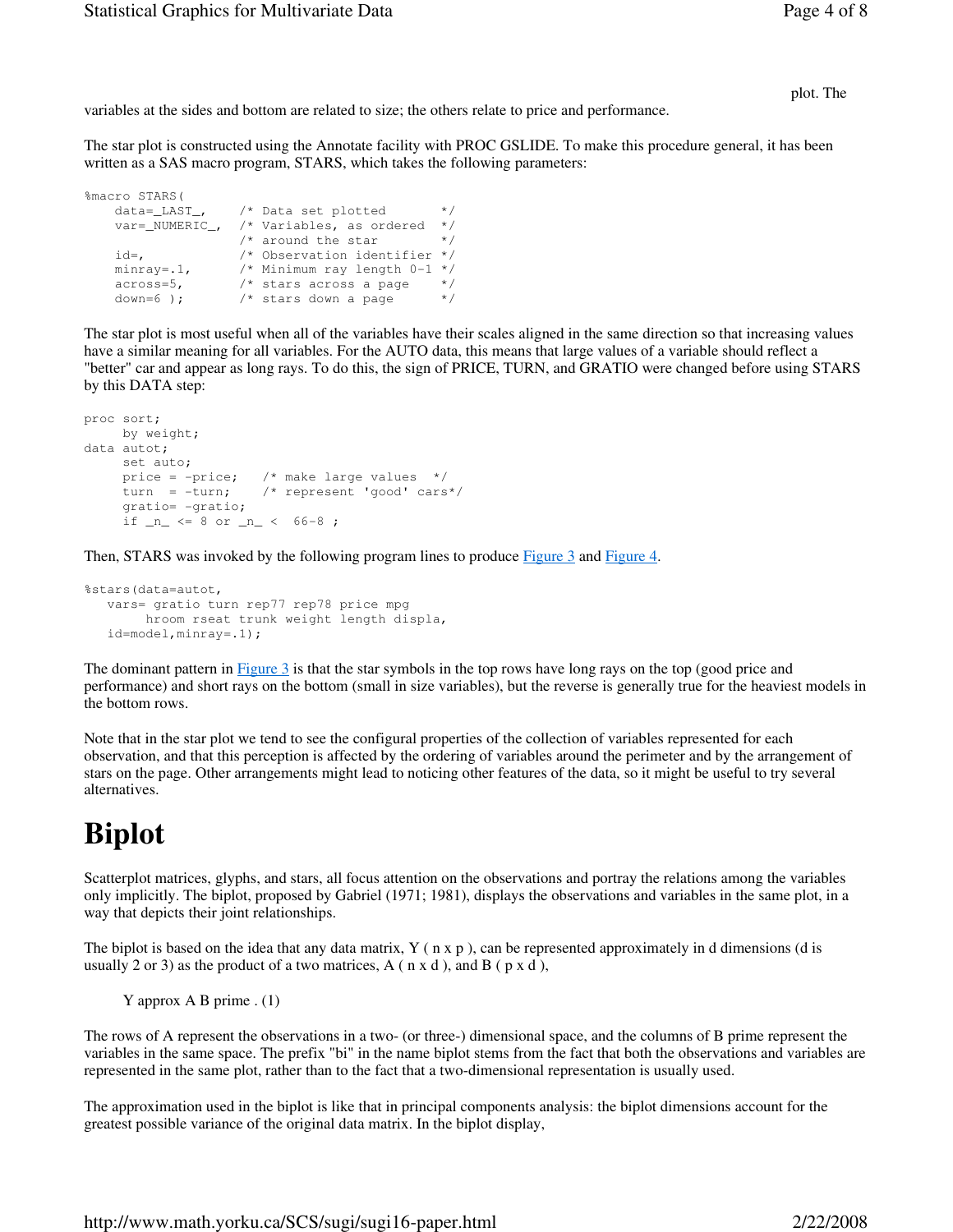- the observations are usually plotted as points. The configuration of points is essentially the same as scores on the first two principal components.
- the variables are plotted as vectors from the origin. The angles between the vectors represent the correlations among the variables.

## **BIPLOT macro**

A simple biplot can be constructed from the output data sets of PROC PRINCOMP. A more general version was implemented as a SAS macro in PROC IML to allow different scalings (GH, JK, and symmetric factorizations) of the variable and observation points. The BIPLOT macro takes the following parameters:

| %macro BIPLOT(             |                                           |           |
|----------------------------|-------------------------------------------|-----------|
| $data =$ $\_\text{LAST}$ , | /* Data set for biplot                    | $\star$ / |
|                            | var = NUMERIC , $/*$ Variables for biplot | $\star$ / |
| id $=ID$ ,                 | /* Observation ID variable                | $\star$ / |
| $dim = 2$ ,                | /* Number of dimensions                   | $\star/$  |
| factype=SYM,               | /* factor type: GH SYM JK                 | $\star$ / |
| $scale=1$ ,                | /* Scale factor for vars                  | $\star$ / |
| out =BIPLOT,               | /* Biplot coordinates                     | $\star$ / |
| anno=BIANNO,               | /* Annotate labels                        | $\star$ / |
| std=MEAN,                  | /* Standardize: NO MEAN STD*/             |           |
| $pplot = YES$ );           | /* Produce printer plot?                  | $\star$ / |

The number of biplot dimensions is specified by the DIM= parameter and the type of biplot factorization by the FACTYPE= value. The BIPLOT macro constructs two output data sets, identified by the parameters OUT= and ANNO=. The macro will produce a printed plot (if PPLOT=YES), but leaves it to the user to construct a PROC GPLOT plot, since the scaling of the axes should be specified to achieve an appropriate geometry in the plot.

A two-dimensional biplot of the auto data is shown in Figure 5. The horizontal dimension represents the size variables, LENGTH, WEIGHT, and DISPLAcement. The negative relationship of these variables to gas mileage (MPG) and gear ratio is shown by vectors in the opposite direction. The vertical dimension reflects mainly the repair record variable, with moderate contributions from PRICE, trunk size and head room.



Figure 5: Two-dimensional biplot of Auto data

# **Assessing multivariate**

The graphical methods described above make few assumptions about the data. Confirmatory (inferential) methods for multivariate data, however, are almost universally based on the assumption that the data or residuals have a multivariate normal distribution. This section describes a chi² probability plot for determining whether this assumption is reasonable. A robust version of this plot, described in the next section is used to detect multivariate

The basic principle is to calculate a quantity from each multivariate observation, such that this quantity follows a known probability distribution when the data follows the multivariate normal distribution. Then, a Q-Q plot of observed quantiles against quantiles of the reference distribution will plot as a straight

line when the data is multivariate normal (see Gnanadesikan, 1977).

The simplest graphical display for multivariate normality uses the generalized (Mahalanobis) squared distance between the ith observation vector x sub i prime  $=(x \text{ sub } i1, x \text{ sub } i2, ..., x \text{ sub } ip)$  and the mean vector x bar for the total sample, defined as

D sub  $i^2 = (x \text{ sub } i - x \text{ bar })$  prime S sup  $\lt -1 \lt (x \text{ sub } i - x \text{ bar } ) (2)$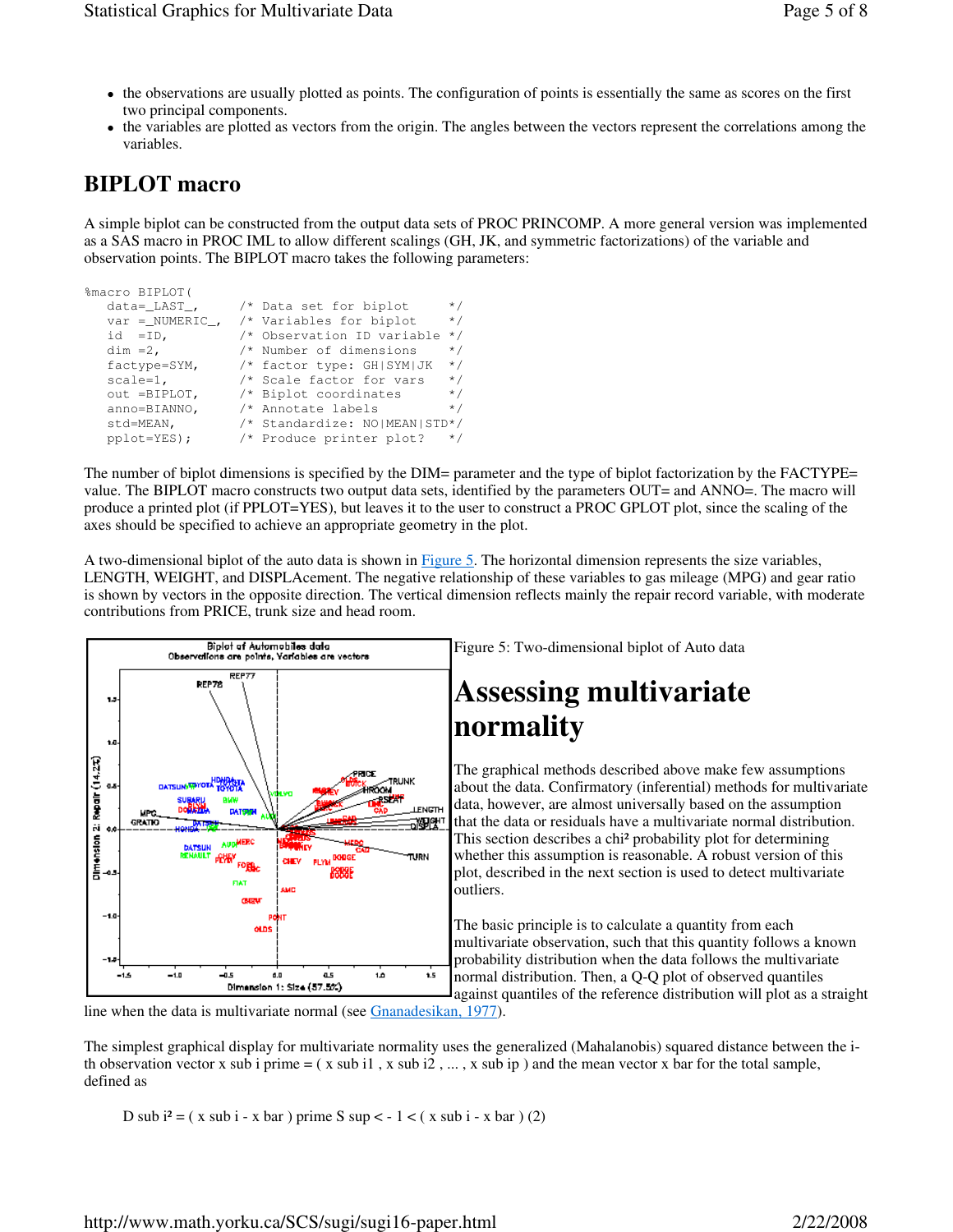where S is the p x p sample variance covariance matrix. With p variables, D sub  $i^2$  is distributed approximately as chi<sup>2</sup> with p degrees of freedom for large samples from the multivariate normal distribution. Therefore, a Q-Q plot of the ordered distance values, D sub (i)<sup>2</sup> against the corresponding quantiles of the chi<sup>2</sup> ( $p$ ) distribution should yield a straight line through the origin for multivariate normal data.

The chi² quantiles can be calculated in SAS with the GAMINV function or with the CINV function. The D sub i² can be calculated easily by transforming the data to *standardized* principal components scores. For, if z sub i is the vector of standardized principal component scores corresponding to x sub i, then the squared distance is just the sum of squares of the elements in z sub i,

D sub  $i^2 = z$  sub i prime z sub  $i =$  Sigma from  $i = 1$  to p z sub  $i =i^2$ . (3)

Thus, the squared distances for variables X1-X5 (say) can be calculated with PROC PRINCOMP and a DATA step as,

```
proc princomp std out=pc; 
    var x1-x5; 
data pc; 
    set pc; 
    dsq = uss(of prin1-prin5);
```
The chi<sup>2</sup> probability plot for the auto data is shown in Figure 6. There is some indication of departure from the reference line in the upper right, but it is probably not great enough to reject the assumption of multivariate normality for practical purposes.







D sub  $i^2 = (x \text{ sub } i - x \text{ bar } \text{ sub } (-))$  prime S sub (-) sup  $\lt -1 \lt (x \text{ sub } i - x \text{ bar } \text{ sub } (-))$ . (4)

The effect of trimming is that observations with large distances do not contribute to the calculations for the remaining observations. This process is effected using the WEIGHT statement in PROC PRINCOMP, by setting to zero the weight for any observation with a significantly large chi².

### **OUTLIER macro**

This scheme for outlier detection has been implemented in a general SAS macro, OUTLIER. The arguments to the macro are shown below. PVALUE is the probability, such that an observation is trimmed when its  $D<sup>2</sup>$  has a probability less than PVALUE. The macro produces an output data set (the OUT= parameter) containing the variables DSQ and EXPECTED (the chi² quantile) in addition to the input variables.

macro OUTLIER( data=\_LAST\_, /\* Data set to analyze \*/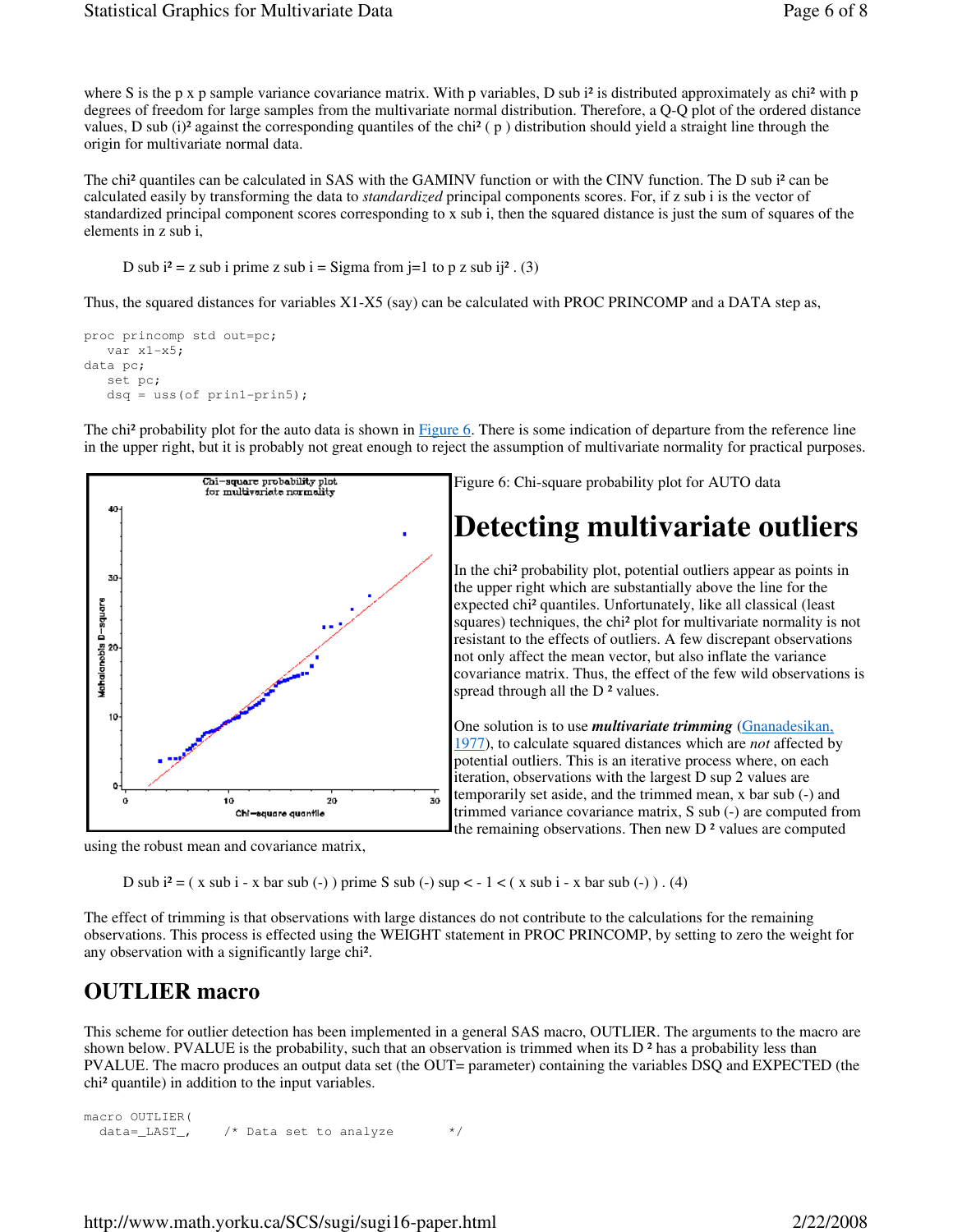| $var =$ NUMERIC, | $/*$ input variables           | $\star$ / |
|------------------|--------------------------------|-----------|
| id=,             | /* ID variable for labels      | $\star$ / |
| out=CHIPLOT,     | /* Output dataset for plot     | $\star$ / |
| $pvalue = .1$ ,  | $/*$ Prob < pvalue -> weight=0 | $\star$ / |
| $passes=2$ ,     | /* Number of passes            | $\star$ / |
| $print = YES$ ;  | /* Print OUT= data set?        | $\star$ / |

The OUTLIER macro is applied to the auto data with the following macro call:

```
data AUTO; 
%outlier(data=auto, 
  var=price mpg repair hroom rseat trunk 
       weight length turn displa gratio, 
  pvalue=.05, 
   id=model, out=chiplot);
```
The untrimmed plot  $(Figure 6)$  showed only a slight tendency for points in the upper right to drift away from the reference line. The iterative trimming procedure, however, indicates that on the final pass six observations had probability values more extreme than the .05 cutoff used (see Figure 7). The plot of DSQ vs. EXPECTED values from the OUTLIER macro is shown in Figure 8.

| PASS           | MODEL.              | DSO     | PROB    |
|----------------|---------------------|---------|---------|
| 1              | AMC PACER           | 22.7827 | 0.01896 |
| 1              | CAD. SEVILLE        | 23.8780 | 0.01326 |
| 1              | CHEV. CHEVETTE      | 23.5344 | 0.01485 |
| 1              | RABBIT DIESEL<br>VW | 25.3503 | 0.00810 |
| 1              | VW DASHER           | 36.3782 | 0.00015 |
| $\mathcal{D}$  | AMC PACER           | 34.4366 | 0.00031 |
| 2              | CAD. SEVILLE        | 42.1712 | 0.00002 |
| $\mathcal{D}$  | CHEV. CHEVETTE      | 36.7623 | 0.00013 |
| 2              | PLYM. CHAMP         | 20.9623 | 0.03376 |
| 2              | RABBIT DIESEL<br>VW | 44.2961 | 0.00001 |
| $\mathfrak{D}$ | DASHER<br>VW        | 78.5944 | 0.00000 |

Figure 7: Observations trimmed by OUTLIER macro



*Conference*, *15*, 1425-1430.

4. Gabriel, K. R. (1971). The biplot graphic display of matrices with application to principal components analysis. *Biometrics*, *58(3)*, 453-467.